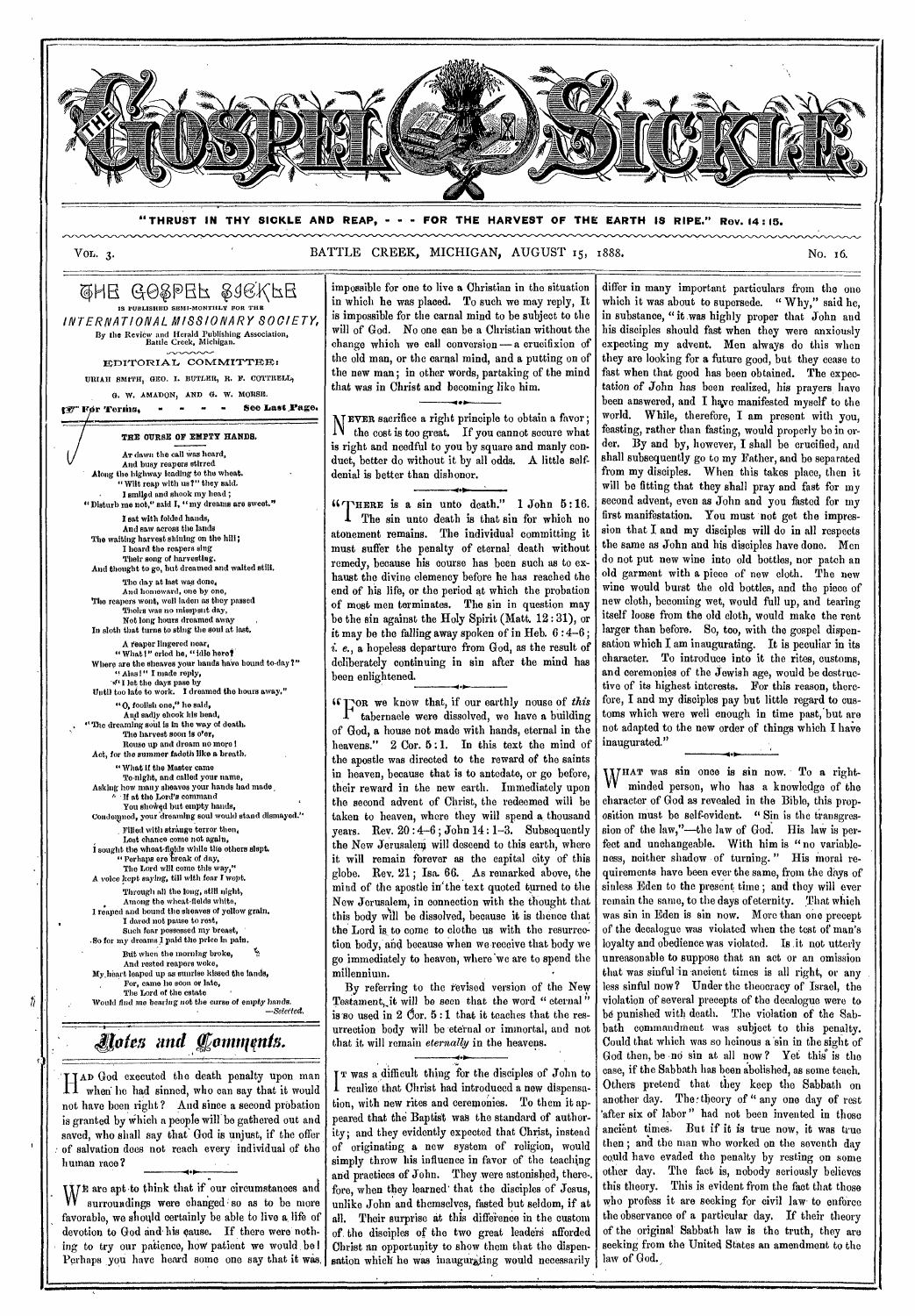# 122 (VOL. 3.—No. 16.

### BY J. 0. CORIASS.

•

THE hope of the church, as set forth in the word of God, has never been the conversion of the world, but the second coming of Christ and the resurrection of the just. Writing to the elders of the church, exhorting them to faithfulness, Peter holds up before them the Christian's hope, saying : " And when the chief Shepherd shall appear, ye shall receive a crown of glory that fadeth not away." 1 Peter 5 :4. Paul, also, that faithful soldier of the cross, who had borne the banner of truth in many lands, when awaiting in a Roman dungeon his execution, wrote to Timothy concerning his preparation and expectation for the future: " I am now ready to be offered, and the time of my departure is at hand. I have fought a good fight, 1 have finished my course, I have kept the faith ; henceforth there is laid up for me a crown of righteousness, which the Lord, the righteous judge, shall give me at that day ; and not to me only, but unto all them also that love his appearing. 2 Tim. 4:6-8.

This should be the Christian's hope to-day, rather than the expectation of a time of ease and prosperity to the church. But notwithstanding all the clearness with which the subject is set forth in the Bible, there will be amid the closing scenes some who will persist in asking, " Where is the promise of his coming? for since the fathers fell asleep, all things continue as they were from the beginning of the cre-<br>ation." 2 Peter 3:4. The reason why they act  $\frac{2 \text{ Peter } 3:4. \text{ The reason why they act}}{4 \text{ well stated in the previous verse},\text{-- they are}}$ thus is well stated in the previous verse,scoffers, walking after their own lusts.

It would not be safe to say that these scoffers at the doctrine of the Lord's near coming are what are usually termed worldlings. No; there are found usually termed worldlings. many who ridicule that doctrine, yet are staunch, earnest advocates of a temporal millennium. These are spoken of by the apostle Paul in 1 Thess. 5 :1-5. Speaking of the second' advent, he says that it will come as a thief. Then, as if to locate the period in which it might be expected, he adds : " $1$ they shall say, Peace and *safety ;* then sudden destruction cometh upon them, . . . and they shall not escape."

Although a belief in a temporal millennium has been entertained by some for centuries, it has not been so generally advocated as in later times. Now, however, the church at large is becoming so impregnated with the idea that the "good time coming" just before us, that every nerve is strained to meet the general expectation. There was a time when Protestants would have deemed it apostasy on the part of any one of their number who would suggest an alliance with the Catholic Churoh under any con-<br>sideration. Now it is far different; where apathy Now it is far different; where apathy was once shown, a wonderful zeal is now manifested to have all nations know the Lord, and the arm of the law is invoked in this direction. But in order to attain this object, it is felt imperative to have the help of that party that has sanctioned the wholesale destruction of Protestantism, and therefore concessions are made to that end.

The cry, " Peace and safety," has gone forth, and this condition must now be secured at all hazards. Strange infatuation ! Such a thing will never be. It is but a delusion of the enemy. Those who advocate and uphold such a course are in darkness, and will be overtaken as a thief by the coming of our Lord Jesus Christ. But to those who, instead, are looking for the Saviour from heaven, the apostle says :<br>"Ye, brethren, are not in darkness, that that day brethren, are not in darkness, that that day should overtake you as a thief." He then offers an admonition : " Let us not sleep, as do others; but let us *watch* and be sober."

But what ought we to watch? The word of God is full of admonitions on this point. The conflict between truth and error will deepen the nearer this age comes to its terminal point. The fawning of age comes to its terminal point. Protestants upon the Catholic Cliurch to obtain its assistance in what they deem an extreme necessity, bodes no good to their own desire for peace. It will only give to that church a power and influence it has long sought, especially in America. And when that power is once obtained, then what? The Revclator tells its effect upon the last church. "And the dragon was wroth with the woman [the church], and went to make war with the remnant of her seed, which keep the commandments of God, and have the testimony of Jesus Christ." Rev. 12 : 17.

These are words worthy of study. Here the last church on earth that is to keep God's commandments, and have the testimony of its Lord, is repre-

THE MILLENNIUM. $-$ NO. 3. sented as being persecuted by the dragon. But one may ask, Did not' the dragon, as used in the beginning of that chapter, symbolize pagan Rome ? and if so, how can that which is no longer recognized as a power in the earth, persecute the people of the last true church? The answer is simple. The master true church ? The answer is simple. spirit by which pagan Rome was actuated, and which has also animated the papacy all the way through, still lives. That was the spirit of Satan, and it will yet make war upon those who strictly maintain the doctrines of the Bible, and will persecute them oven to the very end.

> And the scenes of these days yet to come aro not those for which the advocates of a temporal millennium are looking.. The prophet says of them : "And there shall be a time of trouble, such as never was since there was a nation even to that same time: and at that time thy people shall be delivered, every one that shall be found written in the book." Dan. 12 : 1. Solemn time; a time of distress and perplexity ; a time such as never before came to God's people; and this to exist right up to the moment of their deliverance I And not only are the persecuted to be delivered at that time, but " them that sleep in the dust of the earth shall awake;" which shows that it is the time of Christ's return to the earth for his saints. Surely, there is no opportunity for a time of peace to the people of' God, before their final deliverance.

> The fulfillment of the prophetic periods, then, ought to be watched by all to learn when their culmination will take place, that the mind of God may be known regarding the duty of his people in the time just preceding the manifestation of his glory.

# THE ANTIDOTE OF DEATH.

# BY R. F. COTTRELL.

" I AM the resurrection and the life." John 11 : 25.

The death of mankind, and that which lies beyond, has presented a problem to our race which unaided reason is not able to solve. Death seems to be a great evil. It is something which is unlovely in<br>announce and which we instinctively dread. An appearance, and which we instinctively dread. antidote is exceedingly desirable. Hence human ingenuity has been taxed to find a remedy. And as it has been, and is, in the province of medicine, so it is in this. While quacks are continually discovering infallible remedies for every disease which flesh is heir to, disease and death are not banished, nor The downward march to the grave is not retarded, but seemingly accelerated. Still the panacea is confidently sought, and in almost every direction we hear the exulting cry, "Eureka — I have found itl"

In like manner, since death seems to be the termination of our conscious existence, philosophers and theologians have been, and are, seeking to disclose that which is beyond, and disarm death of its terrors ; but all in• vain. Some tell us that there is nothing for our race beyond death ; that to us, as to all the animal creation, death is what it seems to be — the extinction of life, an end of our conscious being. But this is not satisfactory, as it presents no remedy. All love life. There is a yearning for immortality ; and men love to persuade themselves that they will have it, nay, that they already possess it. They seek in death its own remedy. As they have nothing else to depend upon, they strive to transform death into life, and sagely come to the conclusion that there is no death; that'What seems such is only a transition to a higher state of conscious existence; that death, as some have expressed it, is life intensified, an awakening to powers and capacities which in the present life are lying dormant.

But what assurance have they for this? From that bourne no traveler has returned to tell the story. Even Lazarus, who had been dead four days, brought back no intelligence from the unseen world. simply the desire that is father to the thought that man, by nature, is immortal. But when we turn to the revelation of the word of God, we find the remedy which human wisdom has sought in vain.

Says Jesus, " I am the resurrection and the life." The literal meaning of this is, that Christ, the Son of God, has the power to raise the dead to life again, and that he is the author of life; and consequently on him depends all hope of a future eternal life.

But the question is asked, What is the resurrection? Some, gravely tell us that the resurrection takes place at death ; that the death of the body is the resurrection of the real man to a higher plane of existence. But revelation teaches us that death and

the resurrection are opposites; that death puts men into the grave, and the resurrection takes them out All that are in the graves shall hear his [Christ's] voice, and shall come forth; they that have done good, to the resurrection of life, and they that have done evil, to the resurrection of damnation. John 5 :28, 29.

Our context demonstrates what Jesus meant by the resurrection. Jesus said to Martha, " Thy brother shall rise again." Martha replied, "I know that he shall rise again in the resurrection at the last  $d$ av." Jesus said unto her. "I am the resurrection Jesus said unto her, " I am the resurrection and the life; he that believeth in me, though he were dead, yet shall he live." At the command of Jesus, At the command of Jesus, the stone was removed from the grave, and he cried<br>with a loud voice, "Lazarus, come forth." And he with a loud voice, "Lazarus, come forth." that was dead came forth bound hand and foot with grave-clothes; and his face was bound about with a napkin. Jesus saith unto them, "Loose him, and let him go." Thus the meaning of the term *resurrection is* unmistakable. It is said, " He called Lazarus out of' his grave, and raised him from the dead ; " and when " all that are in the graves " shall be called forth by the voice of the Son of God at the last day, it is the resurrection, first, of the righteous to life, and secondly, of the wicked to the condemnation of the second death.

To the righteous the antidote of death is found in<br>rist and the resurrection. To them the poison of Christ and the resurrection. To them the poison of death is counteracted, and the tyrant himself, their ' last enemy," is slain. And the honor of bringing them to eternal life and glory belongs to Christ. Death has no part in the work of introducing men to the joys of heaven. But the resurrection of the righteous robs death of his prey, and gives them victory over the grave. At their resurrection, this mortal puts on immortality. "Then shall be brought to pass the saying that is written, Death is swallowed up in victory." "Thanks be to God, who giveth us the victory through our Lord Jesus Christ."

# ANNIHILATION OF THE WICKED.

THE Baltimore *American,* in reviewing the theological opinion which Rev. Dr. McKim is said to entertain, says :—

" There was a time when the holders of opinions like these would be speedily called to answer a charge of heresy before an ecclesiastical court; but of late years there is a remarkable indisposition to go into the questions that must necessarily be discussed in a trial for heresy. Freedom of opinion is the temper of the times, and the enforcement of dogma through the discipline of excommunication is outside the range of popular, sympathies. But it is to be noted that what are called heresies are usually efforts to bring about more rational conceptions of religion.

"The Christian idea during the first and second The Unristian idea during you have the set of the enturies was that man in his natural state dies, but that Christ offers to believers second life. Paul first spoke to the Greeks of an after life, they mocked.' The Sadducees denied the resurrection ; there was no direct promise of immortality in the law or the prophets. Death meant death, and it was not until long after the crucifixion that death Came to mean 'endless torment.' When it was written, The wages of sin is death, but the gift of God is eternal life, those words were accepted in their natural sense. The people of that time did not believe that they meant, The wages of sin is eternal punishment.' They regarded eternal life not a possession of the good and bad alike; but only as the gift of God to the righteous. All through the New Testament this may be read more or less distinctly. It may be true that there are other passages which convey a contrary meaning, and upon which the awful dogma of eternal punishment is founded; but there are theologians who hold that, under a better translation these passages would be modified, and that it is quite possible to believe that the fire' may be eternal, but not the people who are cast into it. The worm may never die, but the lost ones may. Eternal punishment does not necessarily mean eternal torment. If immortal joy awaits the righteous, then annihilation would be eternal punishment, but not eternal torture.

"If this be the doctrine which Dr. McKim holds, he does not hold it alone. He has had a long line of predecessors, and many thousands of contemporaries, in this belief. It dispenses with the hell that Dante depicted,—the hell that is sinking out of belief, along with diabolical possession, witchcraft, and all the rest of the demon lore. . . . . ' I am the resurrection and the life, and he that believeth on me, though he were dead, yet shall he live.' He that hath the Son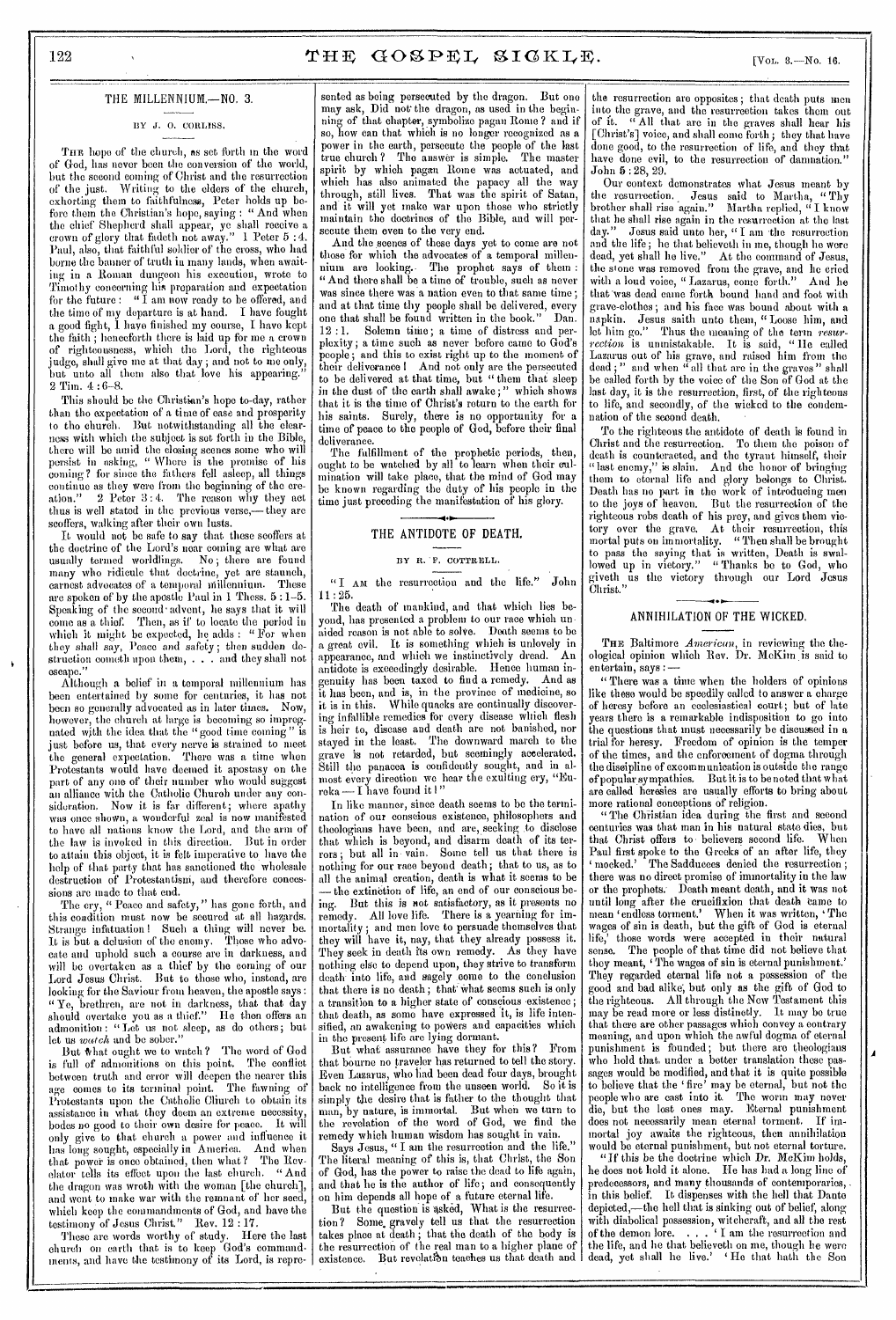# August 15, 1888.]  $\textbf{THE} \quad \textbf{GOSPEL} \quad \textbf{SIGKLE} \quad \text{123}$

hath life; and he that hath not the Son of God hath not life.' 'God so loved the world that he gave his only begotten Son, that whosoever believeth in him, should not perish, but have everlasting life.' To those Greeks who had no hope of an after life except the dreary shades of' hadcs, — to those Greek Hebrews who had no hope of animmortality, — these assurances of Christianity came as the sweetest of messages. They expected death as the end-all, and when came to them the beautiful hope of an endless life and a fadeless youth in the 'kingdom of heaven,' they clung passionately to the hope. They rejoiced in the hope of immortal bliss for themselves without the dark misgivings of an immortality of torture. The gosnel then was, indeed, glad tidings. But was it gospel then was, indeed, glad tidings. good tidings when the idea of eternal hell gradually took form and hardened into dogma.? Is it glad tidings to be told that many are called and few are chosen, and that all who are not chosen, though our dearest ones on earth, are to suffer to all eternity tortures that no mind can conceive? Compare first and second century Christianity, when love and hope were the bonds of union, when martyrdom and torture were joyously encountered, with that of the sixth and seventh and eighth centuries, when fear of hell was the greater fact. Nothing can exceed the gloom and horror of the religion of these centuries the Dark Ages.  $\;$  Dante and Milton and Bunyan show how long this shudder lasted. But it is passing away now. *If the dogma of hell and endless tort*ure *be rejected on Biblical grounds, so much the better; but it is sinking out of belief, come what may."* 

# *<i>Ehe Christian Life.*

" If any man have not the Spirit of Christ he is none of his."

HEART-CONTENT. A SIMPLE lesson, hard to learn, Is this of hoart-content ; And yet life's jarring notes by it<br>In harmony are blent. The grandest symphonies sustain A tender inner life ; The strongest souls are those which grow 'Oainst wind, and storm, and strife. Sometimes a fierce sirocco blows, Or flaming sun-rays burn ; Dead calms of waiting force the cry, " 0 wind, unpitying, turn !" The daily frets of circumstance, Tho hope made desolate, The obstacles which bar our path, Bend hearts beneath their weight. But need and use bring greater strength, Weak souls fall Meath despair, While love, determined will, and faith, Rise up to do and bear. Thu subtle, happy art to win Some good from all that's sent,— This is the blessed secret of A quiet heart-conte content.<br>—II. Coddington, in S. S. Times. WHAT HE HAS DONE.

How successful has the great deceiver heen for six thousand years in turning men from ways of righteousness into paths that lead to misery and eternal death 1 He committed the first sin in heaven, that of pride, and has inspired the hearts of kings and rulers with the same spirit, having filled their souls with the love of power and dominion, until battle fields have been strewn with the dead, and the earth, crimsoned with blood, has echoed with the groans of the suffering and the dying.

 $\gamma$ 

He has succeeded in deceiving the greater portion of every generation to the present time. He 'caused the Sodomites to think that Lot's message was a false warning,--an intended scare,—until the threatened wrath burst upon them in a shower of fire and brimstone. He deluded the generation that listened to Noah, while for one hundred and twenty years he faithfully warned them of a coming flood. Only eight out of the entire population of the world escaped his delusive grasp. Stubbornly they rejected the message, and willingly gave themselves over to the workings of Satan, until the waters buried them in oblivion.

And now in these last days, we find the words of the prophet fulfilling : " The devil is come down unto you, having great wrath, because he knoweth that he hath but a short time." How desperate his effort to deceive 1 He knows that the coming of Christ ends his work in deluding mankind, and that after the judgment of the wicked, his existence also ends in the lake of fire. How hard he will work to lead us to grasp after the world and its pleasures, and to say in our hearts, "My Lord delayeth his coming," until in a day when we are not looking for him, and in an hour when we are not aware, the parting heavens will reveal to us the seenes of the last great day. Then will we drop our peace and safety cry, "My Lord delayeth his coming," and call for the mountains and rocks to "fall on us, and hide us from the face of Him that sitteth on the throne, and from the wrath of the Lamb."

Reader, with which class shall we be found ? the one that is ensnared by Satan's greatest and last of all delusions, or among that class that shall give heed to-the Saviour's words, " What I say unto you I say unto all, Watch "? E. HILLIARD.

# THE WORK OF GOD.

SCIENCE teaches us that we know not a millionth part of the marvels and wonders of this behutiful world. In fact, it is science which reveals to us that which a little thought prepares us to expect, a whole universe of invisible things and powers, "things not seen ;" we are compelled to believe in what we cannot *see* ; we can only see effects ; we cannot see causes or *things.* 

It has been truly said that the world of sight in which we live, is a sort of central point, or table-land, half way between the telescope and the microscope. But a very large portion of what we call the material world is invisible, composed of " things not seen." Heat and steam are invisible ; we can *feel* a ray, and we can *see* vapor, that is, an invisible thing rendered visible by contact with cold air; but who ever saw the mighty giant at home in the boiler, the great moving power of the world ? the force which drives a vessel of three thousand tons against wind and tide across the Atlantic, or hammers a twenty-ton weight of iron into shape as easily as you would mold a pellet of bread between your fingers? That five hundred or thousand horse-power nobody has ever beheld, only the vehicle through which it acts. Thus everywhere a light shines, guiding the mind to a principle of divine order and proportion ; all things turn into windows through which we may look out upon an infinite presence beyond; and so, to the thoughtful mind, the universe becomes another universe, and the world another world ; it is all as if mysteriously haunted by a presence of divine unity.--Sel.

## KNOTS.

Ox the table by the turning-lathe lay a rough, gnarled knot of hard pine. "Utterly useless, except to burn," was the general verdict. Not so thought the With keen eye and skillful fingers, he "centered" the shapeless lump, turned up the set screws, slipped on the belt, and had it spinning before him. Then he laid a sharp chisel across the iron " rest," and moving it nearer and still nearer, chipped off the first rough protuberances, cutting more and more, until the whole outside was smooth and even. Another smaller tool, held in a different position, cut out much of the inside, leaving a mere whirling shell. Gentle touches with emery cloth and burnishes finished the fask. The belt being thrown off, and the shell re-The belt being thrown off, and the shell removed, it appeared transformed into a beautiful vase, highly polished, and rich in unique veining.

"There," said the turner, "that is my every-day lesson. No matter how rough-looking your material may be, do n't call it useless until you have tried it. There is many a hard character, many a tough knot, which, under the right kind of turning, might he<br>fashioned into a yeasel fit for the Master's use "-Sel fashioned into a vessel fit for the Master's use."

# LOVE'S WORK.

A CENTURY since, in the North of Europe, stood an old cathedral, upon one of the arches of which was a sculptured face of wondrous beauty. It was long hidden, until one day the sun's light, striking through a slanted window, revealed its matchless features. And ever after, year by year, upon the days when for a brief hour it was thus illumined, crowds came and waited eagerly to catch but a glimpse of that face. It had a<br>strange history. When the cathedral was in process of When the cathedral was in process of erection, an old man, broken with the weight of years and care, came and besought the architect to let him work upon it. Out of pity for his age, but fearful lest his failing sight and trembling touch might mar some

fair design, the master set him to work in the shadows of the vaulted roof. One day they found the old man asleep in death, the tools of his craft laid in order beside him, the cunning of his right hand gone, his face upturned to this other marvelous face,which he had wrought there,—the face of one whom he had loved and lost in his early manhood. And when the artists and sculptors and workmen from all parts of the cathedral came and looked upon that face, they said, " This is the grandest work of all ; love wrought this!"

In the great cathedral of the ages,-the temple being budded for an habitation of God,— we shall all learn sometime that love's work is the grandest of all. *— ,7". L. Russell.* 

# GOD'S CARE.

IT has been said, and I will repeat it, "Cod is great in great things, but is very great in little things." will illustrate this by an incident which occurred in the room of a relative during Scripture reading. There was on the wall a beautiful engraving of the Matterhorn Mountain. We were remarking that the wondrous works of God were not only shown in those lofty, snow-clad mountains, but also in the tiny mosses found in their crevices. A friend present said, "Yes, I was with a party at the Matterhorn, and while we were admiring the sublimity of the scene, a gentleman of the company produced a pocket microscope, and having caught a tiny fly, placed it under the glass. He reminded us that the legs of the household fly in England were naked, then called our attention to the legs of this little fly, which were thickly covered with hair ;" thus showing that the same God who made those lofty mountains rise, attended to the comfort of the tiniest of his creatures, even providing socks and mittens for the little flies whose home these mountains were.—T. *Newberry.* 

# A BIBLE OLD AND RARE.

IT is not generally known that in the Congressional library, at Washington, there is an old Bible, which is well worth a walk to the Capitol to examine. It is of Italian origin, and is supposed to have been written in the thirteenth or fourteenth century,but the actual date is unknown. It is written in Latin, upon vellum, in clear, bold characters, and extremely uniform. The writing is in two columns, about three inches wide, with a margin of two inches, It is embellished with 146 miniature paintings, and upward' of 1,200 smaller illuminations, which are beautifully executed, and are as brilliant to-day as the day they were done. The initials of books and prologues are two and a half inches in hight, and those of the chapters are one inch in bight. It is contained in two large volumes, and cost the government \$2,200 in gold, when gold was at a high premium, and was purchased at a sale of the library of Henry Perkins, Hanworth Park, near London, in June, 1873. The skins in the first volume have all been repaired, except five ; in the second volume they ,are nearly all *perfect.—Methodist.* 

# INDIFFERENCE TO SIN.

Ir there is a disease in our modern theology and our modern philosophy of life more conspicuous than another, it is indifference to sin. We lull it with anodynes. We call it anything but sin. We form our schemes of social improvement and material progress without any conviction of this deep plague-spot of our nature. We hide it from ourselves until it breaks out in some scandalous form, and startles us with its intensity. We will drill men into morality ; we will repress crime by education ; we will empty our jails by philanthropic legislation ; but the sin that dwelleth in us is too strong for human remedies, too rampant for the social reformer's pruning-hook. Far truer is the novelist's sentiment, when he puts into the mouth of one of his characters the awful het grand words, "How gladly would I endure the torments of hell if thereby I might escape from my sin 1" *—Dean of Peterborough.* 

THERE is often a joy in making sacrifices for the good of others. Such work is twice blessed. It blesses him that gives and him that takes. It is angel-like. Christ-like. Activity characterizes the heavenly hosts.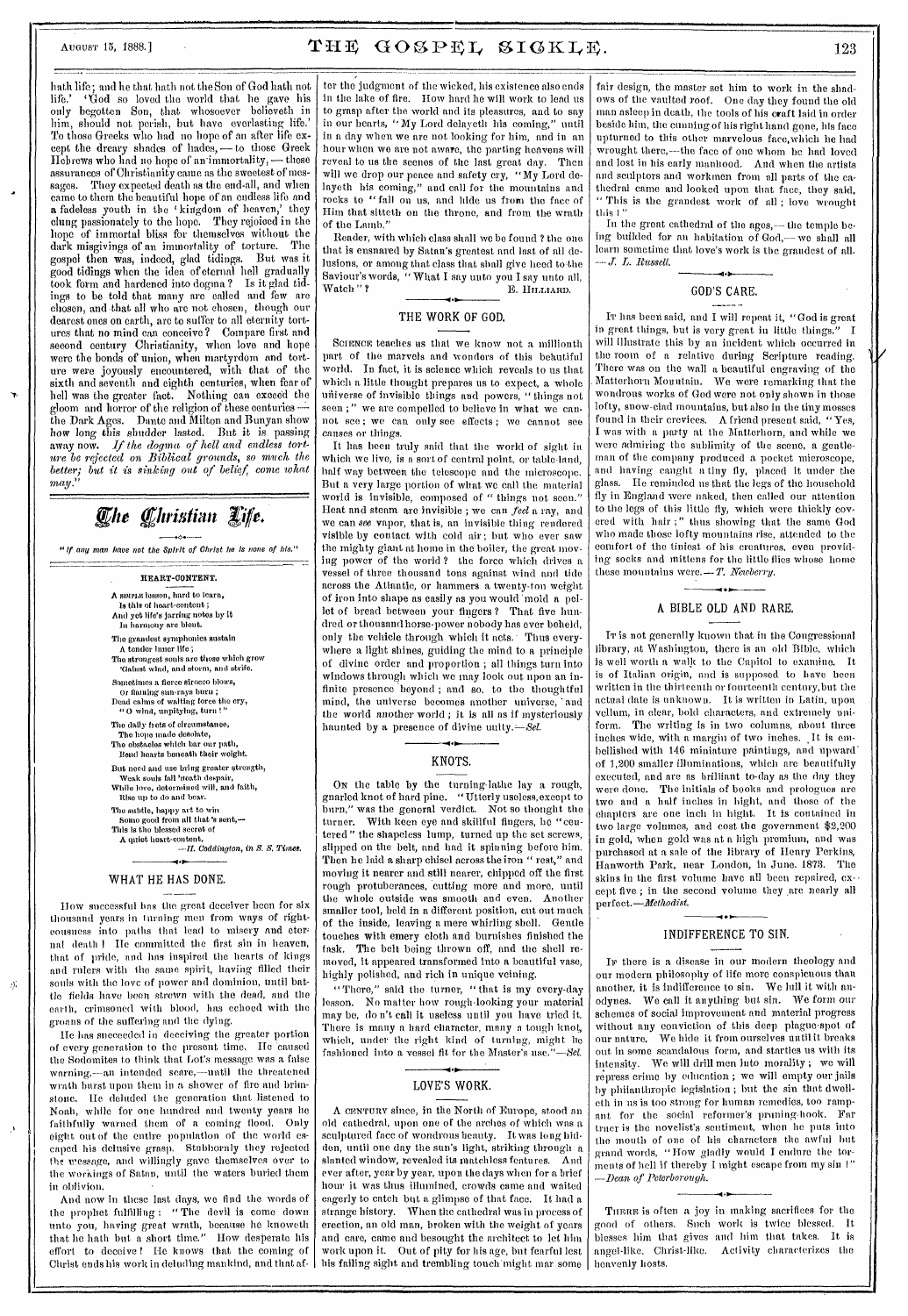# 124  $\textbf{YHE} \textbf{GOSPEL} \textbf{SICKLE}.$  [VOL. 8.-No. 16.



# APPROACH OF THE DAY OF THE LORD.

IN previous papers under this heading, consideration has been given to the early apostasy that occurred in the church, and to the application of the term "man of sin," as found in 2 Thess. 2 :3. The position has been taken that the Romish Church, the papal succession, furnishes all the characteristics named by Paul, and also by the prophet Daniel, and consequently is the identical power referred to by those writers. Testimony in harmony with this position has been given from several eminent commentators. We are now to proceed to an investigation of the development, progress, and present status of this "man of sin." Before doing this, however, it will be profitable and interesting to enlarge the field of investigation somewhat by taking into consideration characteristics of this power given by Daniel, but not mentioned by Paul.

In the seventh chapter of Daniel is recorded a vision seen by Daniel, in which he was shown four boasts, a lion, a bear, a leopard, and a nondescript beast, "dreadful and terrible, and strong exceedingly." It is not within the province of these articles to enter exhaustively into an interpretation of the first three beasts of Daniel's vision, and we will do no more than give the testimony of a few commentators, upon these matters, and pass to the more special consideration of that particular feature of the fourth beast that is pertinent to the question under discussion.

The Lion.—" All, or nearly all, agree that It refers to the kingdom of Babylon."—Barnes.

"The emblem of a wonderful beast so constituted might be chosen with propriety to represent the Chaldean, or, if it be preferred, the Assyrio-Chaldean world-power, since the winged lion with human heads recovered at *Nimrod,* and also the similar images of winged animals at Babylon, were doubtless designed as symbols of the power and glory of that empire or of its rulers. In addition, the description of Nebuchadnezzar as a lion in strength and an eagle In swift-ness was familiar to his contemporaries."—Schaff.

As earthly kingdoms are not recognized in prophecy until they become connected with God's people, the date to be taken in this connection for the beginning of Babylon is B. o. 677, that being the time when it became so connected by the capture of Manasseh, king of Judah. 2 Chron. 33 :11. Babylon came to an end B. C. 538, when it was taken by the Persians, and Darius the Median was placed upon the throne.

*The Bear.*—" This represented the kingdom of the Medes<br>and Persians. Its emblem was 'a bear,' less noble and courageous, but more voraclous and savage, than a lion." ' *Scott.* 

"The powerful empire of the Medo-Persians, with Its greed for lands and conquests, is intended."--Sehaff:

The conquest of Medo-Persia by the Grecians was effected at the battle of Arbela, 13. C. 331, and the latter power became the third universal world-empire, with Alexander at its head.

The Leopard.—" The comparative nobleness of the animal, a beast of prey, the celerity of its movements, the spring or bound with which it leaps upon its prey,— all agree well with the kingdom of which Alexander was the founder."-*Barnes.* 

"That world-kingdom, which more than any other was remarkable for its extension by leaps of panther-like swiftness, and by the lightning-like rapidity of its rise and fall ; namely, the Macedonian empire of Alexander the *Schaff.* 

The conquest of Grecia by the Romans was completed June 22, B. 0. 168, by the battle of Pydna. But as Rome did not become connected with the people of God until B. o. 161, this date should be taken as the one from which to reckon the existence of the empire when considering matters of prophecy.

The Fourth Beast—the Nondescript.— "This 'fourth heast' evidently accords with the legs and feet of iron, which were seen by Nebuchadnezzar in his visionary image, and which were at length divided into ten toes.. . . This was doubtless an emblem of the Roman state."—Scott.

"The fourth beast, which represented the Roman empire, was anonymous and nondescript."—Cottage *Bible.*  This fourth beast had ton horns when first seen.

The Ten *Horns.*-- "The Roman empire, as such, had ceased, and the power was distributed into a large number of comparatively petty sovereignties, well represented at this

period by the ten horns on the head of the beast. Even the Romanists themselves admit that the Roman empire was, by means of the incursions of the Northern nations, dismem-bered into ten kingdoms (Calmet on Rev. 13 :1, and he [Lyman] refers likewise to Berangaud, Bossuet, and Du-<br>pin)."—*Barnes*. pin)."-Barnes.<br>Rome was divided into ten kingdoms between the

years A. D. 356 and 488, as follows : Runs, A. D. 356, Ostrogoths, 377 ; Visigoths, 878 ; Franks, 407, Vandals, 407; Suevi, 407; Burgundians, 407; Heruli, 476: Anglo-Saxons, 476; Lombards, 483. This enu-476; Anglo-Saxons, 476; Lombards, 483. meration of the ten kingdoms is given by Machiavelli in his "History of Florence," chap. 1. The dates are furnished by Bishop Lloyd.

In relating his vision the prophet says : "I considered the horns, and, behold, there came up among them another little horn, before whom there were three of the first horns plucked up by the roots : and, behold, in this horn were eyes like the eyes of man, and a mouth speaking great things." Dan. 7 :8.

The Little Horn.—"While the prophet was considering these ten horns, he saw another little horn springing up among them. This evidently points out the power of the church'and bishop of Rome."—Scott.

"The most remarkable was the little horn, which rose after the others, and is by Protestant commentators (and we think with good reason) explained of the ecclesiastical dominion of the pope or bishop of *Rome."—Cottage Bible.* 

"This evidently points out the papal supremacy, in every respect diverse from the former, which from small begin-nings, thrust itself up among the ten kingdoms, till at length it successively eradicated three of *them."—Bayster.* 

*"It* is a remarkable fact, that the popes to this day wear a triple crown,— a fact that exists in regard to no other monarchs.. . . The papacy [is] well represented by the little horn.' . . . This one power absorbed into itself three of these sovereignties."-Barnes.

This "little horn," then, is identical with Paul's "man of sin." In the interpretation of the vision that was given to Daniel, further information is found regarding its character. Thus it is stated : "And the ten horns out of this kingdom are ten kings that shall arise : and another shall rise after them ; and he shall be diverse from the first, and he shall subdue three kings. And he shall speak great words against tl:e Most High, and shall wear out the saints of the Most High, and think to change times and laws ; and they shall be given into his hand until a time and times and the dividing of time." Dan. 7 :24, 25.

The particular feature to which our attention is called in these specifications of the "little horn," is that relating to the *time of the continuance of its terrible power;* viz., a "a time and times and the dividing of time." It was to exercise, or be in a condition -to exercise, its persecuting power against the "saints of the Most High" for a specific period of time from and after its rise. In establishing the limits of this period of time, it is necessary to ascertain (1.) the signification of the expression "a time and times and the dividing of time," and (2.) the *beginning* of that period. Having once found the commencement of the period, it will be a very easy matter to ascertain the ending.

A "time" in the Scriptures signifies a year. Thus in Dan. 4 :16, in the prophecy of Nebuchadnezzar's debasement, we read : "Let his heart be changed from man's, and let a beast's heart be given unto him ; and let *seven times* pass over him." See also verses 23, 25. By Josephus we learn that Nebuchadnezzar remained in his demented condition seven years. Since a "time" is one year, two times (the least that could be denoted by the plural) are two years, and the dividing of time, or half a time, is half a year, we thus have three years and a half for the continuance of this power. But as we are in the midst of symbolical language, we must remember that a day stands for a year. As the ordinary Jewish year consisted of 360 days, in three years and a half there would be 1260 days ; and as each day stands for a year, this prophetic period, denoted by the expression "a time and times and the dividing of time"— three years and a half,— is therefore 1260 literal years.

"It [the papacy] is to continue a definite period from its establishment. Verse  $25$ . This duration is mentioned as 'a time, and times, and the dividing of time,'— three years and a half ; twelve hundred and sixty days ; twelve hundred and sixty years."—Barnes.

"Thus matters would be left in his hands 'till a time, and times, and the dividing of time; ' that is, for three<br>years and a half, or forty-two months, which, reckoning<br>thirty days to a month (and this was the general computa-<br>tion), make just one thousand two hundred and sixt those prophetical days signify one thousand two hundred and sixty *years."—Scott.* 

" Until a time (i. e. a year), times (two years), and the dividing of time (that is, half a year), making, in the whole, three prophetic years and a half ; 'or reckoning thirty days to a month, 1260 days, equal to the sam

In Rev. 13 the same power is brought to view, and

the time of its continuance is given as forty-two months, which at thirty days to the month would give exactly 1200 prophetic days, signifying literal years. It will next be in order to ascertain by facts of his-

tory the date of the establishment of the papacy. This we will proceed to do in the next issue of the SICKLE. G. W. M.

# A BRIEF COMMENTARY ON HEB. 4:1-13.

VERSE 1 : "Let us therefore fear, lest, a promise being left us of entering into his rest, any of you should seem to come short of It."

In the previous chapter the apostle referred to the fact that because of the unbelief and wickedness of the Israelites who came out of Egypt, they were not permitted to enter the promised land— the temporary rest that was promised them. He now exhorts Christian believers, and especially those of the Hebrew nationality, to be very cautious, lest they, through similar reasons, should finally fail of entering into the heavenly rest which God has promised.

Verse 2 : "For unto us was the gospel preached, as well as unto them ; but the word preached did not profit them, not being mixed with faith in them that heard it."

The proclamation to the Israelites of a rest in Canaan, was in one sense a gospel to them ; it was "glad tidings," and that is the signification of the word *gospel.* In addition to this, they also had preached to them the gospel of final salvation through Christ, the same as is now preached in this dispensa-<br>tion. The only point of difference was that Christ's The only point of difference was that Christ's first advent, his life on earth, his death, burial, resurrection, and ascension, were matters of prophecy with them, whereas they are matters of history with us. Because of their lack of faith, the preaching of the gospel with regard to Canaan did not profit them ; they fell in the wilderness, and never entered the promised "rest." It seems reasonable to conclude that they also forfeited all right to a final entrance upon the heavenly Canaan.

Verses 3-5 : "For we which have believed do enter into rest, as be said, As I have sworn in my wrath, if they shall<br>enter into my rest : although the works were finished from<br>the foundation of the world. For he spake in a certain enter into my rest : although the works were finished from<br>the foundation of the world. For he spake in a certain<br>place of the seventh day on this wise, And God did rest the<br>seventh day from all his works. And in this plac

The idea designed to be conveyed by the first expression is evidently this : It is sure — beyond the possibility of a doubt — that believers *will* enter into rest. And why 7— Because God has sworn that *unbelievers* shall not enter into his rest, and this implies that believers shall do so. The declaration hero referred to is found in Ps. 95:10, 11, and as it was made long after the children of Israel entered Canaan, it is conclusive proof that the rest given them in that land was not the rest that God had in store for his people. The rest that God designed for his people he speaks of as "my rest ;" and that we may know the nature of that rest, he refers to the completion of the creation of the world. At that time, everything "was very good." Gen 1 :31. It was a fit abode for perfect beings ; it was just as God designed it should be for the eternal home of the human race, in an innocent, sinless condition. God has not relinquished his design, but will bring the earth back to its primitive condition, to be the eternal "rest" into which the saved shall enter. That is what God calls *his* rest; e., the rest that *lee* prepared for the human race. The reference to God's resting upon the seventh day calls onr attention to Gen. 2:2, as additional evidence that the rest that God designed for his children was this earth as he created it in the beginning. We are to understand that God was well pleased with his creative work ; that he took supreme delight in it ; and that when he ceased that work, he entered upon a period of rest and satisfaction. So in like manner Paul argues that the rest in store for the saints will be to them a period of like supreme contentment, pleasure, and delight.

Verses 6, 7 : "Seeing therefore it remaineth that some<br>must enter therein, and they to whom it was first preached<br>entered not in because of unbellef; again, he limiteth a cer-<br>tain day, saying in David, To-day, after so lo

As God does nothing in vain, so his original purpose, that this earth in a perfect condition should be the home of a sinless race of beings, will eventually be realized ; and consequently there will be some who will enter therein. The apostle repeats a statement that all must accede to; viz., that those to whom the gospel of this rest was first preached, did not enter therein because of unbelief. He then proceeds to prove by a second reference, that this rest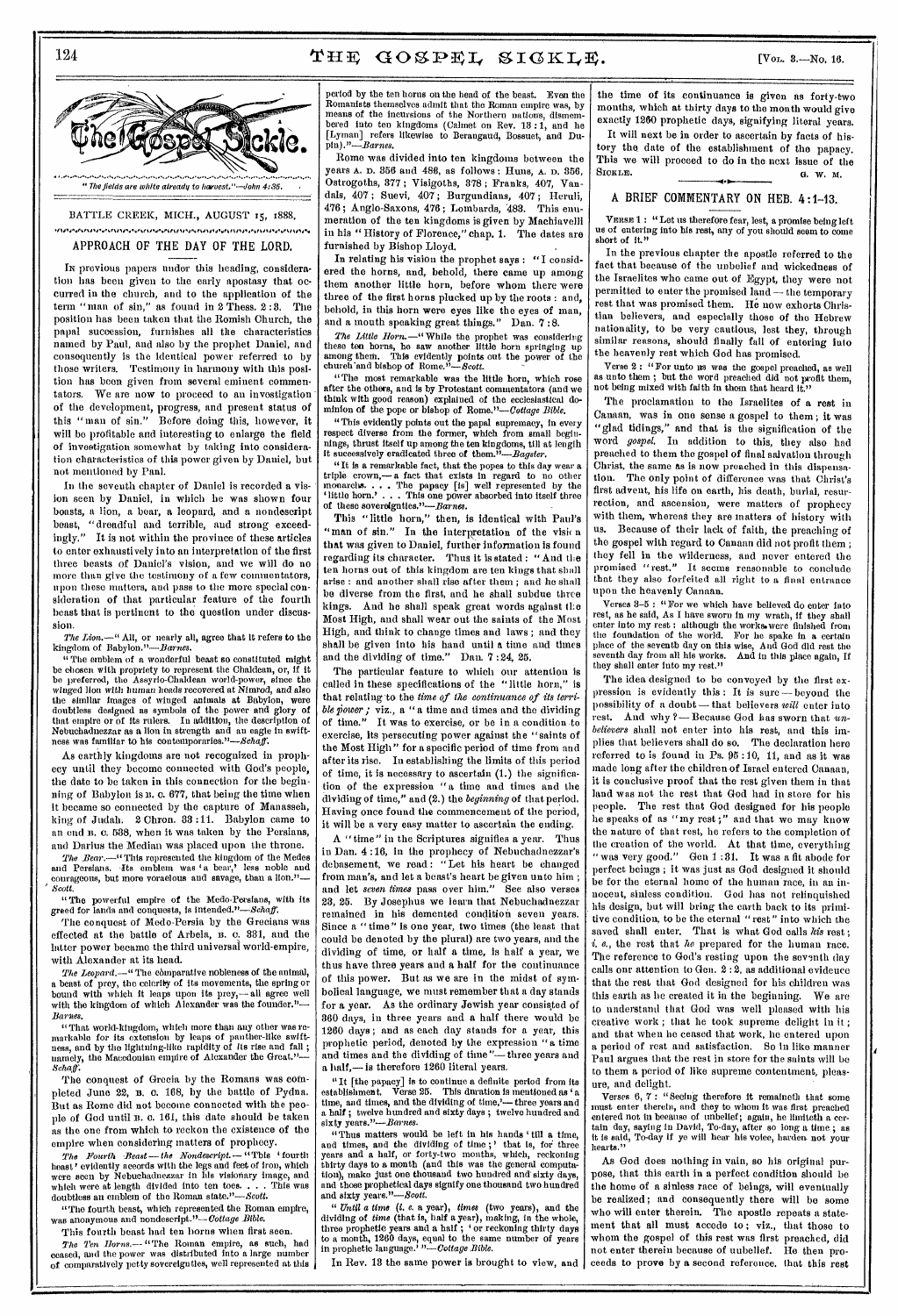# August 15, 1888.]  $\mathbf{T} \boxplus \mathbf{F}$   $\mathbf{G} \mathbf{O} \mathbf{S} \mathbf{P} \mathbf{E} \mathbf{L}$ ,  $\mathbf{S} \mathbf{I} \mathbf{G} \mathbf{K} \mathbf{L} \mathbf{E}$ ,  $125$

was a matter of promise in the time of David. *"He limiteth a certain day,"—definitely* designates a time, *—" after so long a time,"—about* five hundred years after their entrance into the promised land. *"If ye will hear his voice, harden not your hearts."* The purport is that at a point of time five hundred years subsequent to the entrance of the children of Israel into the land of Canaan, the Lord by the mouth of his servant admonished the people not to harden their hearts with unbelief, lest the result be to prevent them from *entering* into his rest.

Verse 8: "For if Jesus bad given them rest, then would he not afterward have spoken of another day."

The word *Jesus* in this text should be *Joshua. Jesus* is the Greek form of the word *Joshua,* and all commentators and Bible students agree that Joshua is here intended. The object is to prove that in leading the children of Israel into Canaan, Joshua did not give them such *a* rest as to make it improper to speak of another "rest" after that time. "There remaineth therefore a rest to the people of God." Verse 9.

Verse 10: "For he that is entered into his rest, he also hath ceased from his own works, as God did from his.'

The closing comments upon verses 3-5 are applicable to this verse.

Verses 11-13 : "Let us labor therefore to enter Into that rest, lest any man fall after the same example of unbelief. For the word of God is quick, and powerful, and sharper than any two-edged sword, piercing even to the dividing asunder of soul and spirit, and of the joints and marrow, and is a discerner of the thoughts and intents of the heart. Neither is there any creature that is not manifest in his sight; but all things are naked and opened unto the eyes of him with whom we have to do."

Paul reiterates the exhortation to strive for the rest that remains for the people of God, and adds his testimony regarding the value of the word of God to us in this striving. Dr. Adam Clarke, *in his* comments on the 12th verse, quotes Dr. Dodd as saying :—

"When the soul is thus distinguished from the spirit, by<br>the former is meant that inferior faculty by which we think<br>of and desire what concerns our present being and welfare.<br>By spirit is meant a superior power by which Is agreeable to our present state, if it stands in competition with, or is prejudicial to, our future happiness."

Viewed in this light, the text in question teaches that the word of God is capable of separating carnal desires from spiritual aspirations, thus enabling one to live a holier and better life. The emphatic terms employed, and the reference made to literal things, demonstrate in the most forcible manner possible the power of the word of God. By the 13th verse we are instructed that nothing can be hid from God ; he knows all, and takes cognizance of all that is going on upon the earth.

Commencing with verse 14, the inspired writer gives an extended dissertation upon the priesthood of Christ, reaching to the close of chapter ten.

0. w. M.

## 16 THE PROTESTANT REFORMATION : IS IT COMPLETED?—N0. 6.

WE have found' from the New Testament that the apostles were seventh-day adventists in faith and<br>practice. That is, they observed the seventh day of That is, they observed the seventh day of the week as the Sabbath, and believed and preached the doctrine of the second personal coming of Christ. Upon these and other gospel truths they stood in harmonious unity, being "of one heart and one soul."

We now come to the second point in this discussion,—the "falling away" mentioned by Paul in 2 Thess. 2. Many suppose a doctrine must be sound and scriptural that can be traced to the times of the apostles or to the age immediately succeeding. Hence many believe and teach that Sunday-keeping must be of divine origin, because in history mention is made of religious meetings which were, as early as the second century, held on the first day of the week. The absurdity of this position will be manifest. Scripture and history record that the "falling away" began in- the very days of the apostles. It would, therefore, appear unsafe to accept a doctrine upon the merit of age alone, even though such doctrine were traceable to the first century, unless it were sustained by the Scriptures. Many of the senseless errors of popery aro claimed by more than half the Christian world to have originated with the apostles themselves. Yet Protestants reject them because unsupported by the Bible. We find, even in the apostles, conduct that was sinful and pernicious. For instance, Peter dissembled, so that Paul " withstood him to the face "

 $\mathbf{r}$ 

with a sharp reproof. "Barnabas was also carried away with their dissimulation." Paul said they "walked not uprightly according to the truth of the gospel." Gal. 2. Suppose it could bo shown that Peter and Barnabas kept Sunday for the Sabbath, instead of the seventh day ; would that alone make it obligatory upon us ?—Not unless it can be shown to be our duty to "dissemble," and walk contrary to "the truth of the gospel," because they did. We find rather that the " truth of the gospel" is the standard, and outweighs, as authority, even apostolic example.

Again : the Bible enjoins " all to speak the same thing," and to be of "the same mind" and of "the same judgment." 1 Cor. 1:10. But "apostolic example" sometimes ran directly counter to this. Paul and Barnabas had a very serious falling out. See Acts 15 :39. "The contention was so sharp between them, that they departed asunder one from the other." Is it our duty to follow such an example ?—Certainly not. Then apostolic example is not an infallible guide. If as clear a case of apostolic Sumday-keep-If as clear a case of apostolic Sunday-keeping as of apostolic quarreling were on record, how vociferously would it be proclaimed, how tenaciously followed !

Many of the roots of the great apostasy are traceable to the very earliest age. Only twenty-three years after the cross, Paul wrote : "For the mystery of iniquity doth already work." 2 Thess. 2 : 7. Christianity had already begun to be corrupted by the introduction of pagan customs. Thirty-five years after the cross, Paul wrote to Timothy : "All they which are in Asia be turned away from me." 2 Tim. 1 :15. Here was the most wholesale rebellion, right in the apostolic age. Church after church that had been established by the great apostle's wearing labors, went back from the truth. Not a very safe example for us to follow certainly, though it did occur in the days of the apostles.

To the elders of the church at Ephesus, Paul said : "Of your own selves shall men arise, speaking perverse things, to draw away disciples after them." Acts 20:30. These words betoken au early start in the church down the fearful declivity of heresy and corruption. Again, John says : "And this is that spirit of Antichrist, whereof ye have heard that it should come ; and even now already is it in the world." 1 John 4:3. Paul said that Hymenæus and Alexander had made shipwreck concerning the faith, and that they had overthrown the faith of some by teaching the resurrection to be already past. 2 Tim. 2 :18. Paul said to one church : "It is commonly reported that there is fornication among you, and such fornication as is not so much as named among the Gentiles."  $1 \text{ Cor. } 5:1$ . These nassages cartainly indi-1 Cor. 5:1. These passages certainly indicate a state of corruption in the early church which it would be very unsafe and destructive to follow.

Errors were believed and propagated by the disciples of Christ themselves. *See* John 21:21-23. The saying went abroad among the brethren that one of the disciples would not die. Christ said nothing of the kind ; yet this error was taught, and Christ's words were quoted as proof. It is not surprising that good men in our day endeavor to establish Sunday sacredness by arguments equally conclusive. These statements of Scripture should guard us from receiving doctrines not in harmony with the " law and the testimony," no matter how early their purported origin. If Sunday-keeping were known to have originated among Christians of the apostolic age, that alone would not be a sufficient warrant for its adoption by us. How much less, then, is the weight of its authority when -it is found to exist no earlier, as a rest-day, than the fourth century, and then keeping company with numerous other gross innovations I Now hear the corroborative

## TESTIMONY OF HISTORY.

Ecclesiastical historians are equally emphatic in their witness to the early prevalence of corrupt practices in the church.

Wharey says : "Even in this first century, several errors made their appearance, and heresies began to spring *up."—Wharey's Church History,* p. 22.

"It is painful to be compelled to acknowledge among the Christians of the apostolic age the existence of so many forms of error and sin."—Life *and Epistles of Paul by Conybeare and Howson,* p. 377.

The same authors tell us why this was: "In every city the nucleus of the church consisted of Jews and Jewish proselytes ; on this foundation was superadded a miscellaneous mass of heathen converts, almost exclusively from the lowest classes—baptized, indeed, into the name of Jesus, but still with all the habits of a life of idolatry and vice clinging to them." *Idem.*, p. 376.

" We need, therefore, neither feel surprise nor alarm when we find, in particular instances, that the *grossest errors of theory and practice* are to be traced to the first *century."—Antichrist Exposed, by Taylor.* 

Protestants have discarded many errors of popery which historians trace to an earlier date by scores of years than they do Sunday observance. How can they, then, with any consistency, argue for Sundaykeeping solely upon the ground of its early origin ?

*Whitsuntide, Easter,* and *Good Friday* were held sacred even in the first century. See Murdock's "Mosheim's Ecclesiastical History," vol. 1, p. 85.

Well may Dowling, in his "History of Romanism," say : "There is scarcely anything which strikes the mind of the careful student of ancient ecclesiastical history with greater surprise, than the comparatively early period- at which many of the corruptions of Christianity, which are embodied in the Roman system, took their *rise."—Idem.,* book 2, chap. 1, sec.,1.

No one, even among the most enthusiastic of Sunday-Sabbath advocates, claims to find any record of religious meetings on *Sunday,* previous to the middle of the second century. Thus the "People's Cyclopedia," a work of three large volumes issued by Phillips and Hunt, the Methodist publishers, and edited by W. H. De Puy, A. M., D. D., for seventeen years associate editor of the *New York Christian Advocate*  (Methodist), on page 1597 says : "There is no period since the time of Christ when there were not Sabbathkeeping Christians in the church. There is no positive evidence of any form of observance of Sunday by Christians previous to the middle of the second century."

Thus the best authorities among Sunday advocates frankly admit that Sunday observance is not apostolic, but arose scores of years after. But Catholics claim to be able to trace many of their pagan ceremonies to the very apostles. Concerning Lent, the "Catholic Christian"Instructed" says : " We know of no beginning of it; for it is a fast that has been observed<br>by the church from the time of the apostles." "It is by the church from the time of the apostles." mentioned by the holy fathers in innumerable places, who also inform us that they had received it by tradition from the apostles."—Page 193.

Again, concerning Holy Water : " Ques. How ancient is the use of Holy Water ? Ans. Ever since the apostles' *time."—Abridg. Chris. Doc.,* p. 149.

We see, therefore, how unsafe it would be to accept *a* doctrine without Scriptural support, though the most positive assertions are made by modern theologians and ancient Fathers as to its apostolic origin. One such error admitted would unbar the door for others equally deserving, and one would be puzzled to know where to stop. These errors arose *early*  enough to be accepted, if age alone were the test of truth. The only way to be delivered from the whole catalogue of papal abominations is to reject the first They all stand on the same level, and the acceptance of one virtually concedes the validity of all.

Speaking of the first century, De Pressense in his "Early Years of Christianity," p. 368, of first cent., says : "Nominal Christianity had crept into the churches. The world had joined hands with the church ; scandalous falls were seen to result from this fatal association of the Christians with the heathen. Heresy during the period of John began to take a<br>more decided form." Considering this decay of faith Considering this decay of faith in the apostolic age, we shall not be surprised to find the downward grade steeper, and the speed more frightful in the second century. But we will reserve<br>this topic until our next paper. W. C. WALES. this topic until our next paper.

# EXTENT AND MANNER OF NOAH'S PREACHING.

REGARDING the extent of Noah's preaching, so far as time was concerned, evidence is found in Gen. 6:3 : "And the Lord said, My Spirit shall not always strive with man, for that he also is flesh: yet his days shall be a hundred and twenty years." Then follows the Lord's instruction to Noah concerning the building of the ark. Upon the text above quoted, Thomas Scott, D. D., comments thus :-

" The Spirit of God *strove* with men, by inspiring Enoch, Noah, and perhaps others, to preach to them. . The Lord was pleased to declare that he would wait a hundred and twenty years, before he exceuted his purposed vengeance, that men might have space to repent, and to use proper methods of averting his terrible indignation."

Bush says :—

"This passage should be viewed in connection with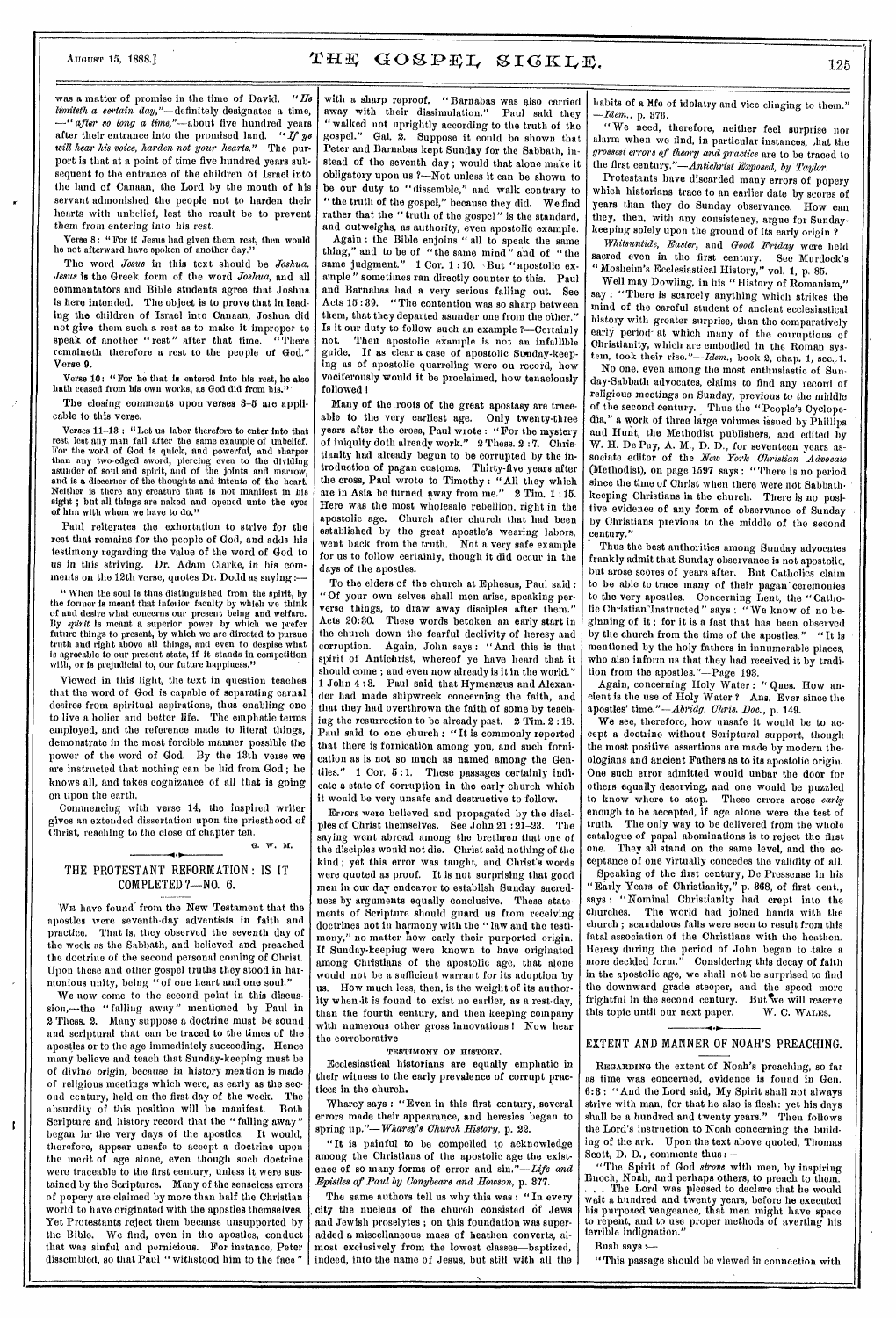1 Peter 3: 18–20, from which we learn that it was no other than the *Spirit of Christ* that through the instrumentality of the pious patriarchs preached to the disobedient spirits of the old world."

Peter calls Noah a "preacher of righteousness." 2 Peter 2:5. Upon this text Dr. Barnes comments thus :—

" In Gen. 6:9, it is said of Noah that he was a just man, and perfect in his generations, and that he walked with God ; and it may be presumed that dur-ing his long life he was faithful in reproving the wickedness of his age, and warned the world of the judgment that was preparing for it."

In Hob. 11:7 we read that "by faith Noah, being warned of God of things not seen as yet, moved with fear, prepared an ark to the saving of his house ; by the which he condemned the world, and became heir of the righteousness which is by faith."

"The wickedness of the sinner is condemned, not only by preaching, and by the admonitions and threatenings of the law of God, but by the conduct of every good man. The language of such a life is as plain a rebuke of the sinner as the most fearful denunciations of divine *wrath."—Barnes.* 

# *Eemptrance Onflooh.*

# "TO PROHIBITIONISTS."

"AN APPEAL TO THE FRIENDS OF TEMPERANCE IN BEHALF OF RELIGIOUS LIBERTY AND THE RIGHTS OF CONSCIENCE."

[WE have received copies of a tract bearing the title above quoted, and deeming the subject treated to be of vital interest, we reproduce the same in these columns. We fully indorse the positions set fortfi, and bespeak for them the candid consideration of the readers of this paper. In consequence of dissenting, as we do, from that part of the work of Prohibitionists and the W. C. T. U. that seeks the enactment and enforcement of Sunday laws, we are subject to being misunderstood and wrongly judged. The design of the tract that we herewith copy is not only to protest against what we conceive to be au entirely erroneous proposition, but as a matter of justice to a somewhat numerous and worthy religious denomination, the members of which are, almost without exception,,staunch Prohibitionists.—EDITOR SICKLE.)

This tract is issued by the N. Y. Health and Temperance Society, a branch organization of the American Health and Temperance Association. This society aims to inculcate temperance in all things. All discard the use of alcoholic intoxicants. More than nine-tenths discard tobacco, and the majority tea, coffee, etc., and all other stimulants and narcotics, believing that the use of these articles unfits mankind for the higher moral obligations resting upon them in their relation to God and their fellow-men. The greater number are sincere Bible believers, and are endeavoring to follow faithfully the great Pattern.

They believe that the cause of temperance is one which is worthy of earnest labor and sacrificing devotion. It is closely connected with the interests of the individual, the family, the neighborhood, and the nation. They are in hearty sympathy with this noble work of reforming the intemperate, educating the people in the principles of true temperance, and suppressing the liquor traffic. They \_have been strong advocates of temperance for more than twenty years, as reference to their record will show, and it is their earnest wish that the friends of temperance will not adopt a policy which will preclude their acting with them in this good work. The large majority have been staunch advocates of prohibition principles. The value of their influence and suffrages have been recognized in Michigan, Iowa, and other localities.

But our fears are aroused by recent events which indicate that religious liberty is threatened by the growing tendency manifested almost everywhere to connect religious legislation with legislation in behalf of temperance. We are pained to see the Prohibition party and the noble army of the W. C. T. U. abetting and aiding in this work. We refer to principles which have been repeatedly set forth by the National Reform Association, and by these temperance organizations, which may be summed up in these propositions:-

1. Christ must, by legislation, be recognized as king of the nation, and all laws must be made to conform to his requirements.

2. The Christian Sabbath (Sunday) must be protected, and its observance enforced by law. Against these principles we most emphatically pro-

test, and firmly declare that we cannot conscientiously support any movement, however beneficent some of its principles or objects may be, which has for a part of its platform the above principles. Will you candidly and carefully consider our reasons ?

1. In a certain sense, God's law may be taken as a basis of legislation. But an understanding of this is absolutely necessary in order to wise action. The laws of earthly government cannot, in the very nature of the case, be identical in *purpose* with God's law. God's law is moral; laws of human government, civil. The former is designed to promote morality; the latter, civility. The former takes cognizance of the thoughts, purposes, and motives of the heart; the latter, of overt acts alone. For instance: "Thou shalt not kill," is a part of God's law ; it is a law of our government. But God counts that man a murderer who cherishes hatred in his heart against his brother, whatever his acts. Human governments take into account only the deed, in order to protect the rights of all. God alone has jurisdiction over the realms of thought, purpose, and motive. Human governments have an indefeasible right to deal with the outward act between man and man.

But while earthly governments may properly legislate in order to protect the life, chastity, property, and reputation of their subjects, they have no right to enter the domain of religion and exercise any surveillance whatever over the religious faith or practice of any. Our worship should be directed to God alone, and not to earthly powers ; hence any attempt on their part to regulate or enforce any religious observance is a usurpation of the divine prerogatives.

The law of God was written upon *two* tables of stone. The *first* table defines our duty to God, and is purely moral and religious. With this, secular governments have no right to deal. The *second* table defines our duty to our fellow-men, and governments may regulate the conduct of their subjects in harmony with its principles, but only on a *civil* basis, because they can take cognizance only of outward acts. God has thus wisely distinguished between the duties we owe to him and those we owe to our fellow-men.

Religion is a matter of conscience and private judgment with each individual, and no other individual or church or state has any right to prescribe or regulate it. Whatever be a man's faith, his rights of conscience are equal to those of any other man, unless his religion leads him to incivility. At this point, governments may interfere ; aside from this, they have no jurisdiction. They may interpret a man's duty to his fellow, as before stated, but they cannot interpret his duty to his God. Every attempt to do this has invariably led to religious persecution. Divine institutions will be held sacred in direct proportion as the word and Spirit of God are brought to bear on the heart and conscience. These are the agencies employed of God to build up and preserve<br>true religion in the earth. The advocates of Bible  $true$  religion in the earth. religion have never found it necessary to use any other aggressive weapons than "the sword of the Spirit, which is the word God." An appeal to the secular arm by professed Christians is always an evidence that they do not consider that the word of God and the power of his grace are of sufficient potency in propagating and preserving their religion against the opposition of its enemies. A Christianity which has vowed fidelity to Christ, in whom is vested all power to be imparted freely to his ministers, and which then appeals to earthly governments for the exercise of authority in its behalf to protect it from vandal hands, must have forsaken her Lerd and become sadly degenerated, It is an alliance with the world, which is characterized in the Scriptures as fornication with the kings of the earth, a sin which God greatly abhors. It is taking the sword, or secular power, to advance the Redeemer's kingdom, which our Saviour declares is not of this world, else would his servants fight, and he rebukes Peter, who used the sword to resist his Lord's enemies, by declaring that "they that take the sword shall perish with the sword."

2. A union of church and state does not necessitate the establishment of a particular church and its support by state taxes. The great and popular support by state taxes. churches are agreed in what they term "essentials." They unitedly demand that the government shall crystallize their interpretation of the divine will into statute law. Through their combined and powerful influence it is done. The church dictates ; the state accepts. The church interprets ; the state makes that interpretation law. It is a union of church and state, as no one can deny, and secures the enactment and

enforcement of these interpretations as effectually as though all came through the influence of one church. And the result is the same—persecution to those who may feel in duty bound to oppose and disregard the will of the majority.

The language of the gospel is not we "compel men," but "entreat," "beseech," "persuade men"  $(1 \text{ Cor. } 5:11, 21)$ ; "whosoever will" may come, whosoever will may stay away. Those who would seek to *compel* religious observances, would do well to heed the rebuke of Christ to the rash zeal of his disciples. "Ye know not what manner of spirit ye are of." Luke 9:55.

3. The principal religious institution for which legislative support is requested, is the so-called Chris• tian Sabbath, or Sunday. But, first, the Sabbath as a divine institution is not Christian in any sense. It was instituted by the Creator 4,000 years before the opening of the Christian dispensation. Gen. 2:2, 3. It was made, not for any sect or nation, but for man, the whole race. Mark 2:27. It was made before man sinned, while he needed no Saviour from sin ; hence is not a part of Christianity, or the gospel, which is a remedial scheme. Like all the rest of the moral law, it is forever binding on all ; but it is a duty which man owes to God alone, and was therefore written on the first table. God gave it. and enjoined it to be kept holy to him. It is an institution which secular governments have no right to interpret or enforce.

Again : a great diversity exists in regard to faith and practice concerning the *day* of the Sabbath. Two bodies of Christians and the Jews hold to the plain, literal command of the divine law, which declares, " *The seventh day is the Sabbath of the Lord thy God; in it thou shalt not do any work."* Ex. 20 :8-11. It is also conceded by many able divines and authorities that the only Bible Sabbath is the seventh day. These Christians find no evidence whatever in the New Testament that the Sabbath has been changed, or its sacredness transferred to any other day of the week ; neither do they find there any support for Sun-<br>day sacredness. They claim that it has only the great They claim that it has only the great apostasy for its origin as a sacred day. Therefore they cannot obey nor support an observance which to them is opposed to the law of God.

Others, the majority, hold the first day sacred or expedient—many, no doubt, as conscientiously as the seventh-day observer. They do not believe that any have the right to dictate to them their duty in this respect. They would truly hold that no mere majority had a right to compel them to observe the seventh day under any consideration.

But admitting for the time that the Sabbath is a Christian institution (which it is not), and ought to be enforced by law, would it not be just as consistent for the state to enforce every other Christian institution, such as baptism, the Lord's supper, etc. ? To be consistent it must do this. It is the logical sequence of legislation in behalf of Sunday as a religious institution, But Christian institutions are for Christians *only.* It would be sacrilege for an unbeliever in Christ to be baptized or partake of the Lord's supper. Is the Sabbath a Christian institution ? Then none but Christians ought to observe it. What shall be thought of the spiritual discernment of professed Christians who appeal to the state to enforce upon all its citizens a Christian (?) institution ? But it is to just such extremes as this that their logic<br>drives them. They ignore the principle of Christ, They ignore the principle of Christ, "Render to .Caesar the things that are Caesar's, and to God the things that are God's." The Sabbath belongs to God. Cæsar, or earthly governments, have no right to meddle therewith.

Our forefathers wisely framed our government in the interests of civil and relighius liberty. Their anxiety was not to guard religion by statute law and constitutional guarantee, but to guard the rights of every citizen in the enjoyment of the religion of his choice. But now Sabbath reform is being pressed into the field of politics by many who seem eager and ambitious to secure the power which legal safeguards for Sunday will give to silence those who may dissent in faith and practice from themselves. As evidence of this, we cite the following utterances among many.

In the *Christian, Statesman,* of Jan. 13, 1887, Rev. M. A. Gault, when speaking of the influences now acting against Christianity, says: "Our remedy for all these malific influences is to have the government simply set up the moral law, and recognize God's authority behind it, and lay its hand on any religion that does not conform to it."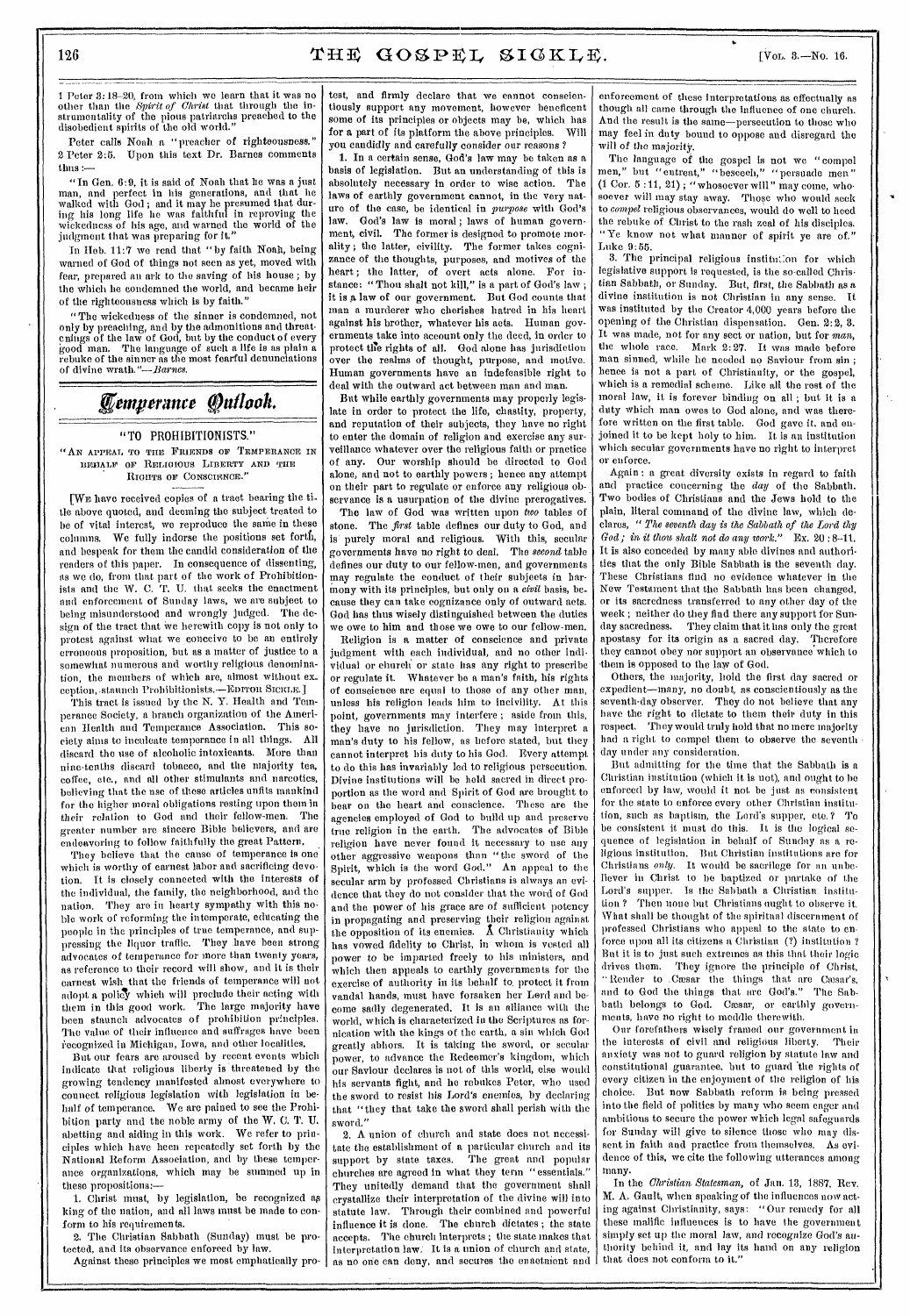≯

 $\overline{\mathbf{f}}$ 

In an address delivered in N. Y. City, in 1873, before a National Reform Convention, by the Rev. Dr. Jonathan Edwards, of Ill., when \_advocating a religious amendment to the Constitution of the United States, in defining who must be classed as atheists, says : "These all [the Atheist, the Deist, the Jew, and the Seventh-day Baptist, just enumerated] are, for the occasion, and as far as our amendment is concerned, one class. *They must be counted together."*  How are they to be treated ? He continues : "Tolerate atheism, sir ? There is nothing out of hell that I would not tolerate as soon." What do they propose to do with the heretics ? Rev. Mr. Trefren, of Napa, Cal., at a ministerial convention at Healdsburg, in 1870, said in referring to some ministers who advocated views not in harmony with his own on the Sabbath question : "I predict for them a short race. What we want is law in the matter. And we will have it, too ;, and when we get the power into our hands, we will show these men what their end will  $ha$ .

Rev. C. M. Westlake, of Antwerp. N. Y.; a prominent local Prohibitionist, gives his views on the question in the *Watertown Advocate* of April 26, 1888. They may be summed  $np$  as follows  $:$ 

*1. "Resolved,* That we believe in preserving , the sanctity of the Sabbath by the enforcement of present laws, and the enactment of such other laws as may be deemed necessary." This is the resolution passed at the Prohibition Congressional Convention<br>passed at the Prohibition Congressional Convention<br>held at Gonverneur, in March, 1888. This he inheld at Gonverneur, in March, 1888. dorses.

2. He says: "No necessity is known for the existence of two Sabbath days in every seven. The interests of good order, of organized society, demand the legal protection of *but one day,* and that *the first*  day of the week, because it is so *demanded* by an overwhelming *majority* of the *Christians* of the land."

3. IC says that in enforcing this law, "where the liberty of the few tends to the injury (?) of the many, it is, in that case, the duty of government to *abridge the liberty* of the few." "The government would have a right to *invade their individual liberty* so far as to *compel* the abstinence . . . from such conduct as violated the rights of the majority. No necessity is known for two Sabbath days in every seven."

Here it is in a nutshell. The demand of a majority of Christians constitute what is *right;* and if others do not conform to what the *Christian majority* deem *right,* they must have their " liberties *invaded* and *abridged."* That is all that religious persecution ever was—abridging the religious rights and liberties of some, and giving legal protection of those rights to others.

Some claim that there is no danger of persecution if Snnday laws are passed; that the people' are too enlightened to persecute or permit persecution in this country. But stubborn facts of recent occurrence disprove this. In several States, observers of the seventh day have been subjected to fines and imprisonment for. no other offense than quietly laboring on their own premises on Sunday. In Arkansas and Tennessee, in 1886, several aggravated cases occurred. That it was *religious* persecution is evident from the fact that at the very time of their arrest and incarceration, others who did not observe the seventh day were allowed to fish, hunt, run milk wagons, railroad trains, etc., etc. The truth is, that when any law enforcing any religious observance is placed upon the statute book, however good the motives of those may be who make or pass this law, it is taken advantage of by religious bigots to harass and oppress conscientious religious people who are not in harmony with the law. For particulars concerning the working of the Sunday law in Arkansas, we cite you to the speech of Senator Robert H. Crockett before the Arkansas Legislature, published in the weekly *Arkansas Gazette* of February 10, 1887.

Bnt it is said that Sunday agitation is directed against open saloons on that day, wholly in the interest of temperance. But if the temperance sentiment is strong enough to close saloons Sunday, it can do it every day of the week. Therefore it is not in the interest of temperance that the saloon is closed on Sunday, but in the interest of *religion.* It is the exaltation of Sunday as a religious institution above the other *days of* the week, and discriminating between those who observe it and those who do not.

Again : it has been nrged by those who demand Sunday legislation that it in no way interferes with those who observe the seventh day ; for while Sunday .laws may enjoin upon all rest from labor and business, it does not forbid the religious observance of any other day of the week as the Sabbath. And therefore whatever hardship comes to the observers of the seventh day, comes because of their religion, and for this hardship the state is not responsible. These are some of the sophistries which are set forth as jndicial fairness in religions circles and courts of justice, by divines and judges, in defense of Sunday laws. But a state which makes and enforces laws which favor one religions class and work injnry to another, when one class holds the same relation to the state as the other in every other respect, must be guilty of legislation in the interest of a particular religion, whatever may be the avowed object. Is not the state therefore *responsible* for the hardship which sneh legislation imposes ? For the hardship would not be experienced as a necessary result of such religion ; but it *does* come in consequence of snch legislation. The state also imposes a tax of over sixteen per cent on his income (one-sixth of his time) which it does not impose on the first-day observer. Therefore the *state*  and *not* the seventh-day observer is responsible for the sufferings which follow Sunday legislation, nnless it can be shown that the individual has no right to choose his own religion, but must accept that indorsed and enforced by the state. Are we to be deprived of our religious liberties through such platitudes and sophistries of religious leaders and the decisions of our courts of justice ? We protest against such injustice. We only ask for *equality with others*  before the law, and the same protection of civil and religions rights which is granted to others.

The *Watchman* has well said : Trne religious liberty is not the right to think for ourselves, but the right of the other man to think for himself. We ask nothing *of* others but what we are willing to grant *to*  others, as taught by the golden rule : "Whatsoever ye would that men should do to you, do ye even so to them." Matt. 7:12. Are our first-day friends willing to carry out this principle in dealing with those who differ with them in religious faith and practice ? If not, why not ?

But, say some, you cannot reasonably object to Snnday laws which make exemptions in favor of the seventh-day observers. But we do ; for we firmly believe that Snnday legislation is wrong in principle. Sunday is a religious institution purely, and when the state upholds an institution of the church, a bond of union is formed between them which endangers the religious liberties of those who are opposed to it. And when once the Sunday, is intrenched in the law of the state, however mild the provisions of that law and jnst its exemptions, the Snnday occupies vantage ground which will be used by its friends to sweep away the exemptions, as has been done in Arkansas, and to prevent their insertion, as in Pennsylvania and Tennessee.

The foregoing pages briefly set forth our reasons for protesting against Sunday legislation in connection with the temperance movement or elsewhere. In view of these considerations, our society felt constrained at its State meeting in Syracuse (May, 1888), to pass the following resolutions embodying our views on this question, which so vitally affects religous liberty and the rights of conscience :—

Whereas, Governments are ordained of God to regulate the conduct of men in their relations to one another, and protect the lives, property, virtue, and good name of their citizens ; and,—

" *Whereas,* The experience of the race has proved that every effort which governments have made to enforce any religion or any religions institution nuon their subjects, has resulted in the invasion of the religions rights of the minority ; and,-

" *Whereas,* We are accountable only to God for our religion or lack of religion ; and,—

Whereas, The Sabbath is a pnrely religious institution based npon the anthority of the divine law; therefore,—

"*Resolved,* That whatever may be the avowed object of Snnday laws in connection with the temperance movement, we consider them in the interests of *religion* and *not of temperance.* 

*"And whereas,* There are differences of opinion in onr country in regard to the day which God requires us to observe as the Sabbath, bringing as a consequence diversity of practice; therefore,-

*"Resolved,* That we express it as our settled *conviction* that the enactment of laws enforcing any day of rest upon the people, or prohibiting the sale of intoxicants upon any particular day of the week, while permitting their sale upon the remaining days, is, in effect, elevating and honoring that day above other days, and thus discriminating in favor of those who observe it as the Sabbath, and against those who observe some other day.

*"Resolved,* That, as such legislation is in the interests of a religions class by elevating and protecting an institution observed by them, we believe that it must of necessity result in the abridgement and invasion of the religious rights of those who do not observe it, but who conscientionsly observe some other day.

*"Further, resolved,* That, while we pledge ourselves to labor earnestly and zealously for the prohibition of the liquor traffic on every day of the week and for all time, we hereby ntter an earnest protest against connecting with the temperance movement any legislation which discriminates in favor of any religions class or institution, and that we cannot sustain or encourage any temperance party or any other organization which indorses or favors such legislation.

We earnestly appeal to our brethren in the noble cause of temperance not to stain their banners with religious legislation, not to commit themselves to a policy which will place the civil power in subservlence to the ecclesiastical, not to make the state in any. way a servant to the church. It is the straight road to Rome, and if followed, will subvert and destroy religious liberty in our beloved land.

We earnestly appeal to the noble women of the W. C. T. U., which has been so instrumental of good, not to use their influence and form an alliance with the National Reform Association, which is laboring to socnre an amendment to the Constitution of the United States by which so-called Christians laws and usages are to be placed on a legal basis. It is sure to result in religious persecution, for the reasons herein set forth. We appeal to them not to stain their fair hands in placing upon the statute book, laws which can be and will be used in oppressing the weak and defenseless, and depriving conscientions Christians of their religious liberty and the right to worship God according to the dictates of their own conscience.

The religions persecutions of the Dark Ages began with laws even milder than those now proposed by some of our National Reformers. Overzealous reformers believed that religious legislation was necessary to protect and advance the cause of Christ. Certainly, they argued, God's will ought to be made law. But it was only God's will as interpreted and enforced by the majority that pnt to death the early Christians. It was executing the supposed will of God that martyred the untold millions of the Dark Ages ; that caused the death of Servetus through the instigation of Calvin ; that hung supposed witches, imprisoned and tortured Quakers, and banished Baptists, in the colony of Massachusetts. And Christ assured the faithful few that the time would come that whosoever killed them would think that he did God serviee. John 16 : 2. Should such a law be enacted. but two alternatives lie before us,—either to stultify conscience, yield to the law of men, and transgress Thou shalt have no other gods before me ;" or, faithful to our Lord, to say as did those of old, "We ought to obey God rather than men." We can only protest and entreat. The responsibility of a wrong course must be left with those who pursne it. The issue we leave with God. Vengeful persecutors may light the furnace fires, but the Great Refiner will allow only the dross to be consumed. The gold will be preserved for that heavenly kingdom, when and where Christ will reign through his own mighty power and unmeasurable love.

## \*41

WILLIAM PENN was an inveterate enemy of tobacco. This was well known to friends and acquaintances, and whenever he was seen approaching, the pipe was speedily put out of sight. Observing many of his smoking friends in the act of hiding their pipes on one occasion, he remarked, "I am glad to see that you are ashamed of your practice." The smokers of the present generation have less regard for the feelings of their more cleanly fellows than did their ancestors,—another proof of the degenerating influence of the drng. Once in a while, however, an insolent smoker gets a sharp hint of his impertinence, as did a man in a railroad car the other day, who received a thrust from his seat-mate's umbrella for puffing the smoke of a cigar in his face. The devotee of the weed sued for damages, but lost his suit, and was obliged to pay cost. *—Student's Journal.* 

TRUTH is truth : though all men forsake it, it still remains unchanged ; and its own excellence will recommend it, even though the conduct of its professors does not.